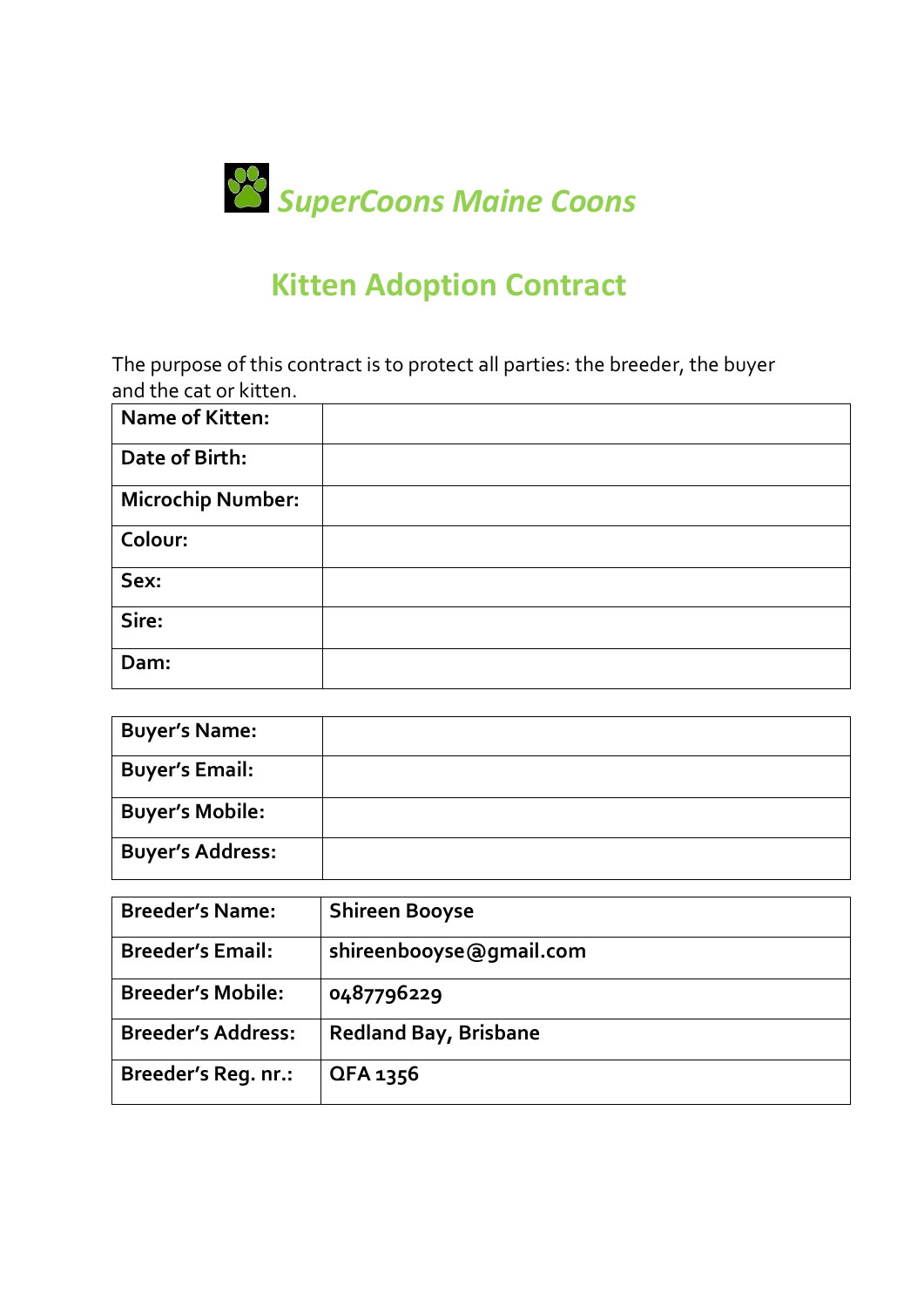**SuperCoons Maine Coons** agrees to sell to Buyer the kitten designated above for a price of \$\_\_\_\_\_\_\_\_\_\_\_\_ which includes non-refundable deposit of  $\frac{1}{2}$ .

Balance of purchase price to be paid before delivery of the kitten. If shipping is required, Buyer is responsible for all shipping fees and appropriate carrier. Failure to pay in full for the kitten and shipping costs will result in loss of deposit by Buyer and Breeder shall then be free to place the kitten with another buyer.

## **THE BREEDER GUARANTEES:**

- 1. The Kitten will come to the Buyer, in good health, microchipped, 2x vaccinated, desexed, regularly dewormed, vet checked and with pedigree papers.
- 2. The kitten is guaranteed against congenital defects for TWO YEARS. Should the cat die, a replacement of kitten will be made and only with a veterinarian certificate stating the cause of death. No cash refund will be given.
- 3. The breeder will cover all vet expenses relating to anything that can be traced directly back to **SuperCoons Maine Coons**, up to the value of the kitten and no more than that
- 4. If vet inspects the kitten within the 72 hours and finds the kitten to have a life threatening or untreatable condition, the Breeder must be notified immediately. The buyer can then return the kitten to the Breeder and the Breeder will replace the kitten. Should another kitten not be available, the Buyer will have the option of waiting for a new kitten to become available or getting a cash refund.
- 5. The kitten cannot be returned after the 72-hour guaranteed period has expired. Therefore, if you have any other pets, it is very important to isolate your new kitten from them for a period of one week. However, keep in mind that a kitten is put under stress when it moves to its new home, which can lower its immune system.
- 6. Provide copies of health tests done on kitten's parents.
- 7. It has been firmly established that all kittens leaving **SuperCoons Maine Coons** are to be kept indoors-only or within a fully enclosed cat run.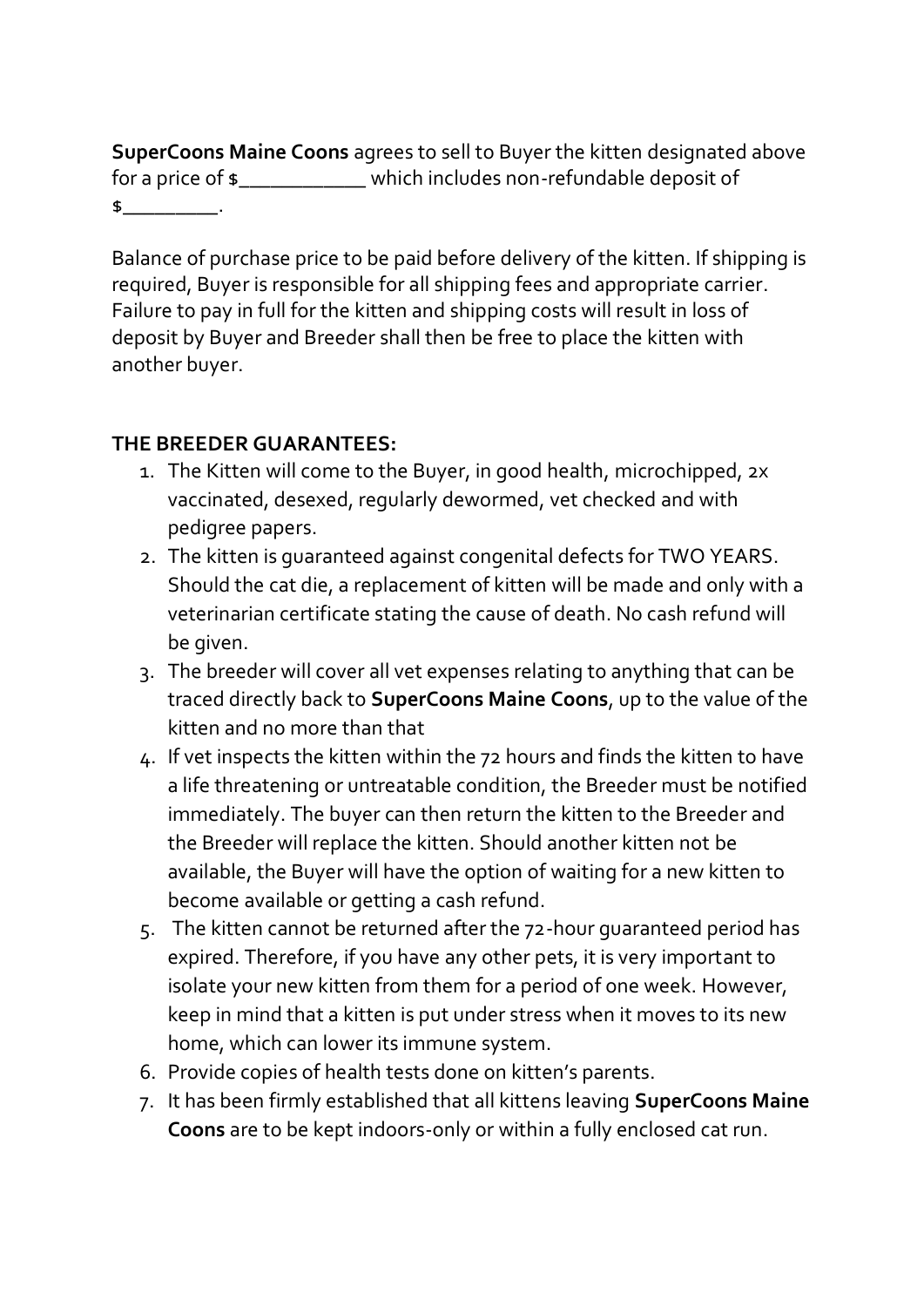## **THE BUYER AGREES:**

- 1. To provide proper housing, diet, fresh water, parasite control and general health care, including the completion of immunizations plus yearly boosters and prompt veterinary care for any illness or condition requiring medication of surgery.
- 2. The buyer will inform Breeder of any changes in purchaser's email address, street address or telephone number. I need to keep up with the health status of all my kittens to ensure I am breeding healthy Maine Coons.
- 3. This kitten has been vaccinated at least twice, as per my veterinarian's protocol, with F3. If the Purchaser chooses to inoculate for feline infectious peritonitis (FIP), or feline immunodeficiency virus (FIV) after purchase, this contract is invalidated.
- 4. If this cat dies of a potentially heritable condition or for an unknown reason, Buyer will contact the Breeder immediately and will permit a necropsy to be done if Breeder requests one. (At the Breeder's expense). Buyer also agrees to provide Breeder with a copy of the relevant veterinary records.
- 5. The Breeder should be first point of contact for any concerns, health or behaviour issues before discussing it on social media. This is due to the large amount of incorrect information given by anyone who feels to give an opinion on anything on social media.
- 6. The Buyer needs to take the kitten to the vet for a health examination within the first 72 hours. Failing to do so, will void the warranty/warranties.
- 7. Should the Buyer be unable or unwilling to care for the cat in the future, the Buyer will contact the Breeder so that the Breeder may find a suitable home for the cat.